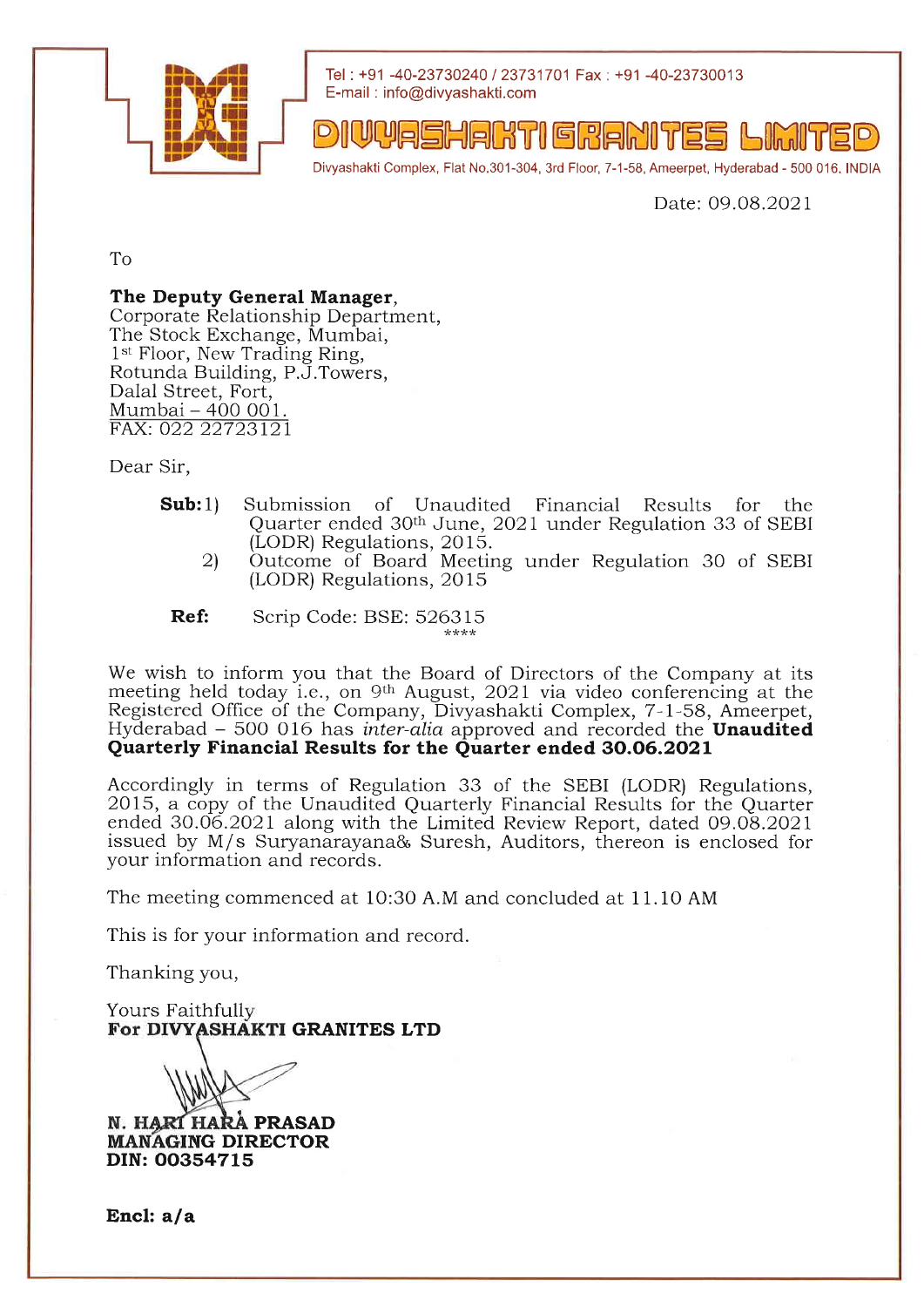Page No.1



STATEMENT OF AUDITED STANDALONE FINANCIAL RESULTS FOR QUARTER ENDED 30TH JUNE, 2021 DIVYASHAKTI GRANITES LIMITED

**98** 

(Rupees in lakhs)

| <u>ສ່</u>          | Particulars                                                                        | <b>Note</b> |            | <b>Quarter Ended</b> |            | <b>Year Ended</b> |
|--------------------|------------------------------------------------------------------------------------|-------------|------------|----------------------|------------|-------------------|
| $\dot{\mathbf{z}}$ |                                                                                    | <u>ş</u>    | 30.06.2021 | 31.03.2021           | 30.06.2020 | 31.03.2021        |
|                    |                                                                                    |             | Unaudited  | Audited              | Unaudited  | Audited           |
|                    | Revenue from operations                                                            |             |            |                      |            |                   |
|                    | Sale of Products (Exports & DTA sales)                                             |             | 1282       | 1101                 | 908        | 4550              |
|                    | Sale of Traded Goods (Exports)                                                     |             | 179        | 487                  | 53         | 1112              |
|                    |                                                                                    |             | 1462       | 1588                 | 961        | 5662              |
| ິ                  | Other income                                                                       |             | 107        | 89                   | 34         | $\frac{8}{3}$     |
| ო                  | Total Revenue (1 + 2)                                                              |             | 1568       | 1676                 | 995        | 5710              |
| 4                  | Expenses:                                                                          |             |            |                      |            |                   |
|                    | a Cost of materials consumed                                                       |             | 737        | 486                  | 343        | 2184              |
|                    | b Purchases of Stock-in-Trade                                                      |             | 151        | 434                  | 45         | 956               |
|                    | c Changes in inventories of finished goods, work-in-progress<br>and Stock-in-Trade |             | <u>လ</u>   | 34                   | 160        | 79                |
|                    | d Employee benefits expenses                                                       |             | 85         | 103                  | 80         | 378               |
|                    | e Finance costs                                                                    |             |            | N                    | 2          | $\infty$          |
|                    | f Depreciation and amortization expense                                            |             | <b>GO</b>  | 63                   | 57         | 235               |
|                    | g Other expenses                                                                   |             | 166        | 317                  | 132        | 1026              |
|                    | il expenses<br>Tota                                                                |             | 1205       | 1440                 | 819        | 4865              |
| မာ                 | Profit/(loss) before exceptional items and tax (3 - 4)                             |             | 363        | 237                  | 176        | 845               |
| ဖ                  | Exceptional items                                                                  |             | ı          | ı                    | I          | I.                |
| Ņ                  | Profit/(Loss) after exceptional items and before tax (5-6)                         |             | 363        | 237                  | 176        | 845               |

FOR DIVYASHAKT **NGRANITES LTD** N. HARLHARA PRASAD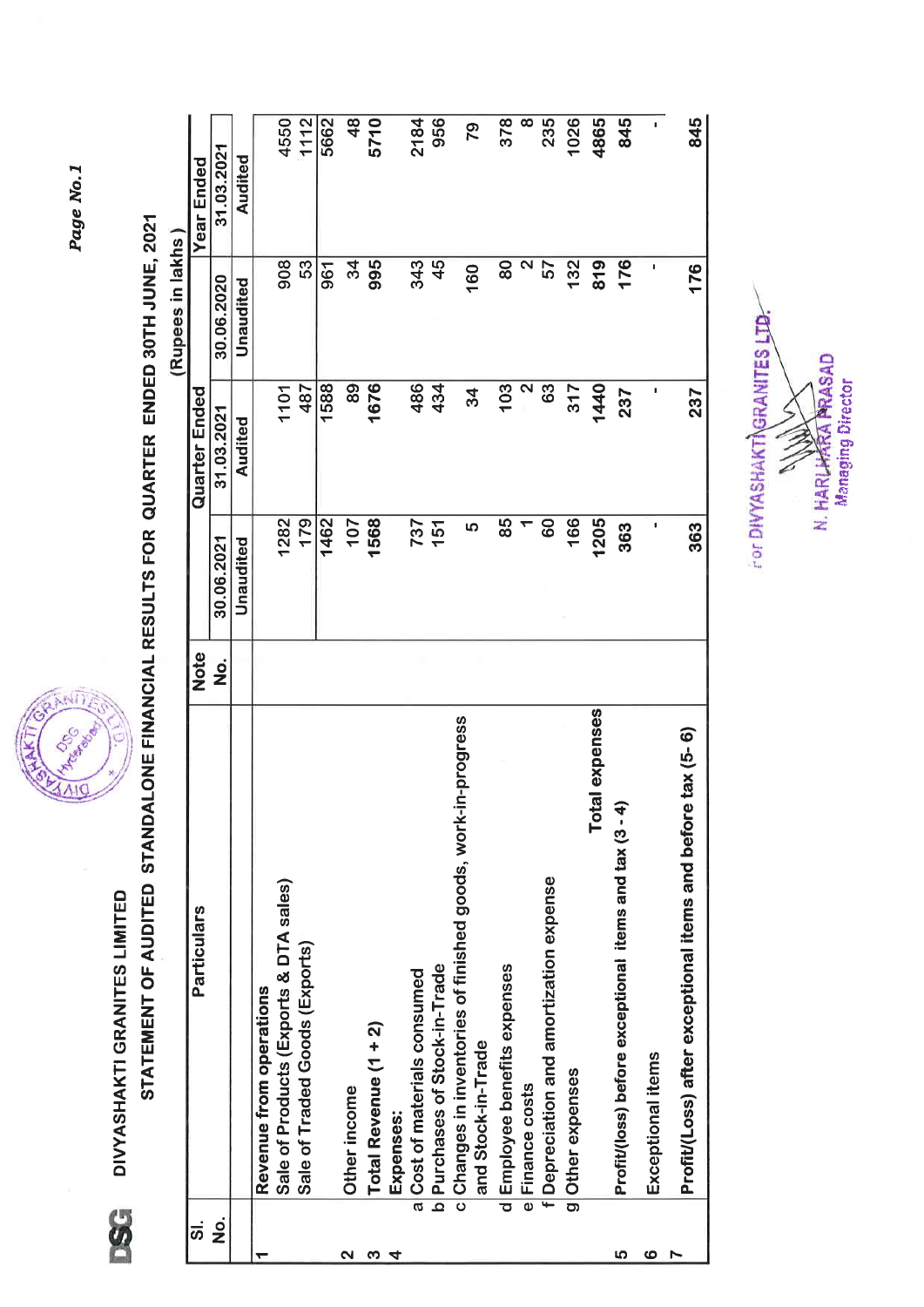|                    | <b>I HOTEL BOAD!</b><br><b>DRC</b>                                                   | ALL S              |                |                   |                |                   |
|--------------------|--------------------------------------------------------------------------------------|--------------------|----------------|-------------------|----------------|-------------------|
| t<br>1             | Õ<br>DIVYASHAKTI GRANITES LIMITED                                                    |                    |                |                   |                | Page No. 2        |
| <u>.</u>           | Particulars                                                                          | <b>Note</b>        |                | Quarter Ended     |                | Year Ended        |
| $\dot{\mathbf{z}}$ |                                                                                      | $\dot{\mathbf{z}}$ | 30.06.2021     | 31.03.2021        | 30.06.2020     | 31.03.2021        |
|                    |                                                                                      |                    | Unaudited      | Audited           | Unaudited      | Audited           |
| ထ                  | Tax expense:                                                                         |                    |                |                   |                |                   |
|                    | (1) Current tax                                                                      |                    | 38             | $\frac{1}{4}$     | 25             | 190               |
|                    | (2) MAT Credit entitlement                                                           |                    |                |                   | ٠              | I.                |
|                    | (3) Tax expenses relting to earlier years                                            |                    | ٠              |                   |                | ŧ.                |
|                    | (4) Deferred tax                                                                     |                    | 5              | မာ                | ဖ              | 25                |
| တ                  | Profit (Loss) for the period (7-8)                                                   |                    | 321            | 182               | 145            | 630               |
| $\frac{0}{1}$      | Other Comprehensive Income                                                           |                    |                |                   |                | ٠                 |
|                    | A (i) Items that will not be reclassified to profit or loss                          |                    |                | $\mathbf{\Omega}$ |                | $\mathbf{\Omega}$ |
|                    | (ii) Income tax relating to items that will not be reclassified<br>to profit or loss |                    | 1              | ٠                 | $\blacksquare$ |                   |
|                    | B (i) Items that will be reclassified to profit or loss                              |                    | $\blacksquare$ | ٠                 | $\blacksquare$ |                   |
|                    | (ii) Income tax relating to items that will be reclassified to                       |                    | ı              | I                 | ٠              | ı                 |
|                    | profit or loss                                                                       |                    |                |                   |                |                   |
| $\mathbf{1}$       | Total Comprehensive Income for the period (9+10)                                     |                    | 321            | 184               | 145            | 632               |
| $\frac{2}{3}$      | Paid-up Equity Share Capital (Face Value of the Share -<br>Rs.10/-each)              |                    | 1027           | 1027              | 1027           | 1027              |
| $\frac{3}{2}$      | Reserves excluding Revaluation reserves as per the<br><b>Balance sheet</b>           |                    | 10490          | 10169             | 9836           | 10169             |
| $\frac{4}{5}$      | Earnings per equity share: (for continuing operation):                               |                    |                |                   |                |                   |
|                    | (1) Basic                                                                            |                    | 3.12           | $7.77$<br>77.1    | 1.47           | 6.14              |
|                    | (2) Diluted                                                                          |                    | 3.12           |                   |                | 6.14              |

N. HARI HARA PRASAD  $\tilde{\phantom{0}}$ 

FOR DIVYASHAKTI GRANITES LTD.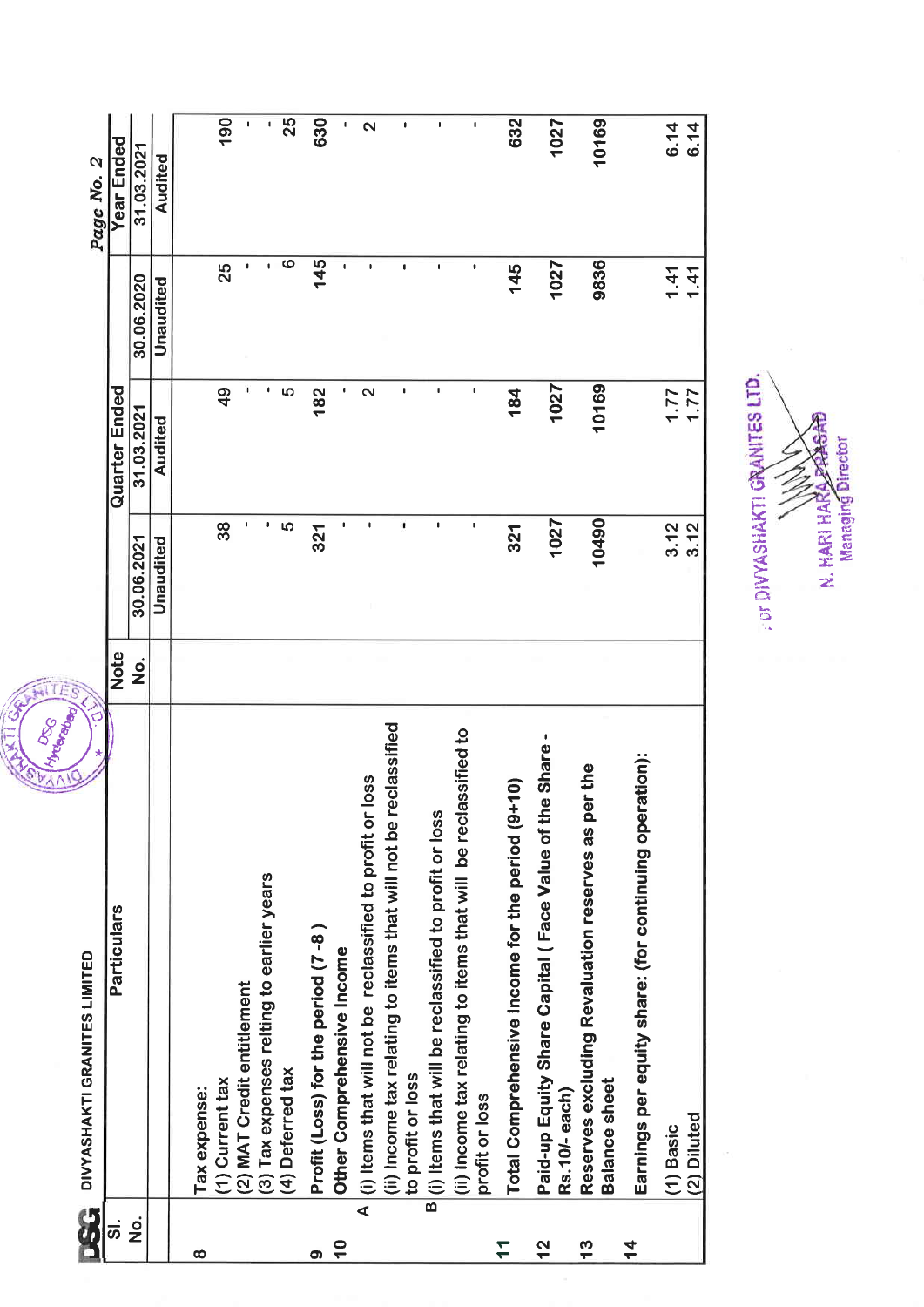



STATEMENT OF ASSETS AND LIABILITIES FOR THE YEAR ENDED 30TH JUNE, 2021

|                                                                                                    |                          |                         | (Rupees in lakhs) |
|----------------------------------------------------------------------------------------------------|--------------------------|-------------------------|-------------------|
| Particulars                                                                                        | <b>Note</b>              | As at                   | As at             |
|                                                                                                    | <u>oj</u>                | 30.06.2021              | 30.06.2020        |
| ASSETS                                                                                             |                          |                         |                   |
| 1 Non-current assets                                                                               |                          |                         |                   |
| (a) Property, Plant and Equiptment                                                                 |                          | 3012                    | 3110              |
| (b) Other Financial Assets                                                                         | N                        | $\overline{34}$         | $\frac{4}{3}$     |
| Loans and Advances<br>(c) Long Term                                                                | က                        | $\overline{\mathbf{N}}$ | $\overline{28}$   |
| Current assets<br>$\overline{\mathbf{z}}$                                                          |                          |                         |                   |
| (a) Inventories                                                                                    | 4                        | 690                     | $\overline{815}$  |
| (b) Financial assets                                                                               |                          |                         |                   |
| (i) Investments                                                                                    | ၒ                        |                         |                   |
| (ii) Trade receivables                                                                             | ဖ                        | 6887                    | 7048              |
|                                                                                                    | $\overline{\phantom{a}}$ | 1844                    | 1355              |
| lances other than(iii) above<br>(iii) Cash and cash equivalents<br>(iv) Bank balances other than(i | $\infty$                 | 550                     | $152$             |
| (c) Other current assets                                                                           | ာ                        | 158                     | 106               |
| <b>Total Assets</b>                                                                                |                          | 13177                   | 12648             |
| EQUITY AND LIABILITIES                                                                             |                          |                         |                   |
| 1 EQUITY                                                                                           |                          |                         |                   |
| (a) Equity Share capital                                                                           | $\overline{0}$           | 1027                    | 1027              |
| (b) Other Equity                                                                                   | $\mathcal{L}$            | 10490                   | 9836              |
| 2 Non-current liabilities                                                                          |                          |                         |                   |
| (a) Borrowings                                                                                     | $\frac{2}{3}$            |                         | $\overline{5}$    |
| (a) Deferred tax liabilities (Net)                                                                 | 12                       | $216$                   | 192               |
| 3 Current liabilities                                                                              |                          |                         |                   |
| (a) Financial Liabilities                                                                          |                          |                         |                   |
| (i) Borrowings                                                                                     |                          |                         |                   |
| (ii) Trade payables                                                                                | $\frac{3}{1}$            | 1041                    | 1002              |
| nt liabilities<br>(b) Other curre                                                                  | $\frac{4}{4}$            | 353                     | 536               |
| (c) Provisions                                                                                     | $\frac{5}{1}$            | 50                      | $\overline{50}$   |
| <b>Toal Equity &amp; Liablities</b>                                                                |                          | 13177                   | 12648             |

For DIVYASHAKT\GRANITES LTD-

N. HARTFIARA PRASAD<br>Managing Director

Page No. 3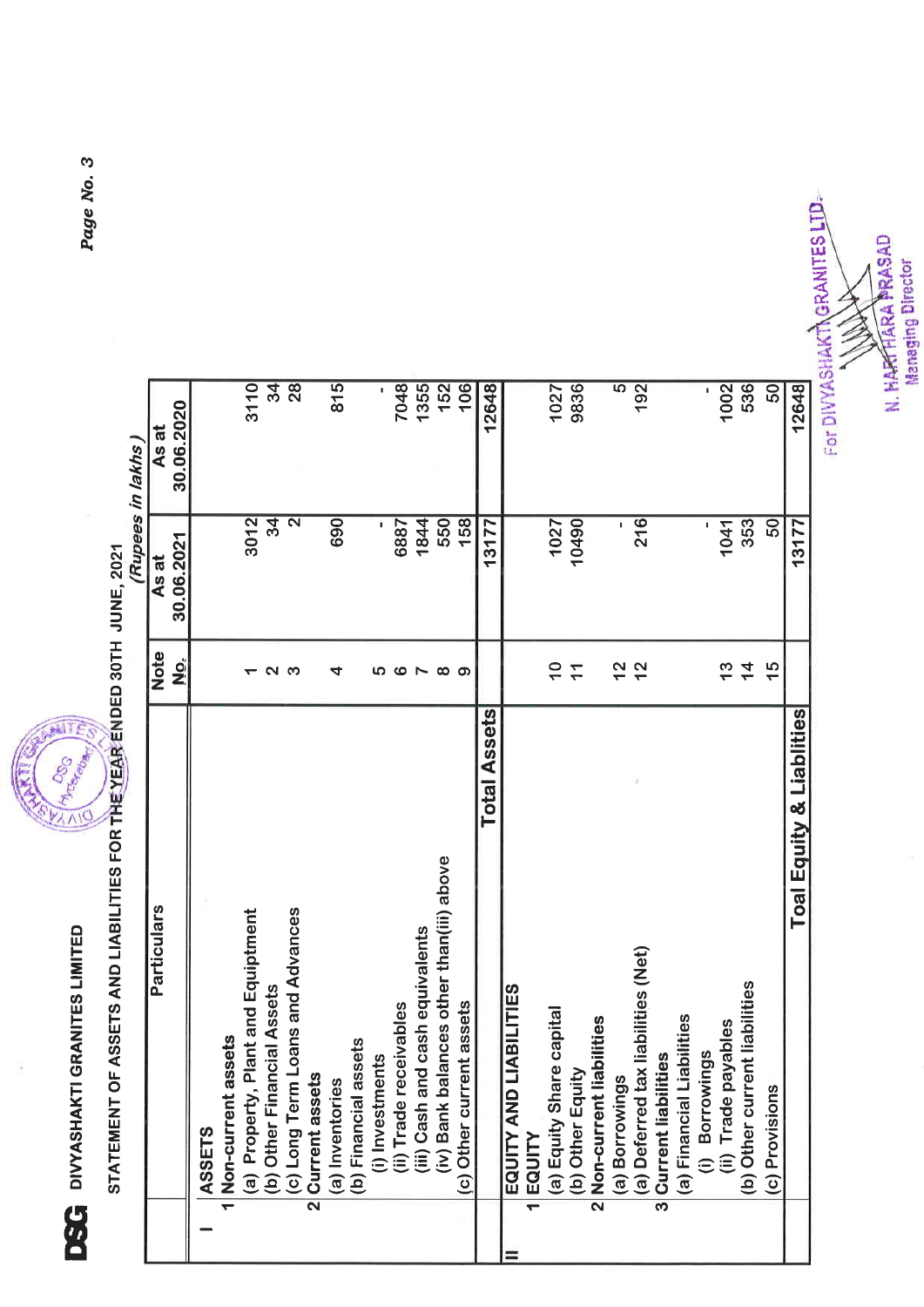| ٦<br>L<br>í  |  |
|--------------|--|
| j<br>١<br>l, |  |
| ĵ            |  |
|              |  |

## Notes:

- Page No. 4
- Results for the Quarter ended 30th June, 2021 are prepared in accordance with Indian Accounting Standards (Ind AS), the provisions of the Companies Act, 2013, as applicable and guidelines issued by the Securities and Exchange Board of India ("SEBI"). The Ind AS are prescribed under Section 133 of the Act read with Rule 3 of the Companies (Indian Accounting Standards) Rules, 2015 and Companies (Indian Accounting Standards) Amendment Rules, 2016.
- The above results reviewed by the Audit Committee, have been taken on record by the Board of Directors at the meeting held on 09.08.2021.  $\overline{\mathbf{c}}$
- The above Standalone Financial Results have been subjected to" Limited Review " by the Statutory Auditors in terms of Regulation 33 of SEBI (LODR) Regulation 2015. က
- Figures of previous periods have been regrouped whereever necessary. 4
- Provision for Deferred Taxation at item No.10 (4) above has been made as per IND-AS 12 of the companies (Indian Accounting Standards) **Rules, 2015.** ഗ
- The Company is engaged in single business segment " Process & export of polished granite & Quartz slabs " . Hence disclosure of "Operating Segments" as per IND-AS 108 is not required to be made. ဖ

Hyderabad. Date: 09.08.2021 Place:



(N. HARIHARA PRASAD)

FOR DIVYASHAKTI GRANITES LIMITED.

**Managing Director**